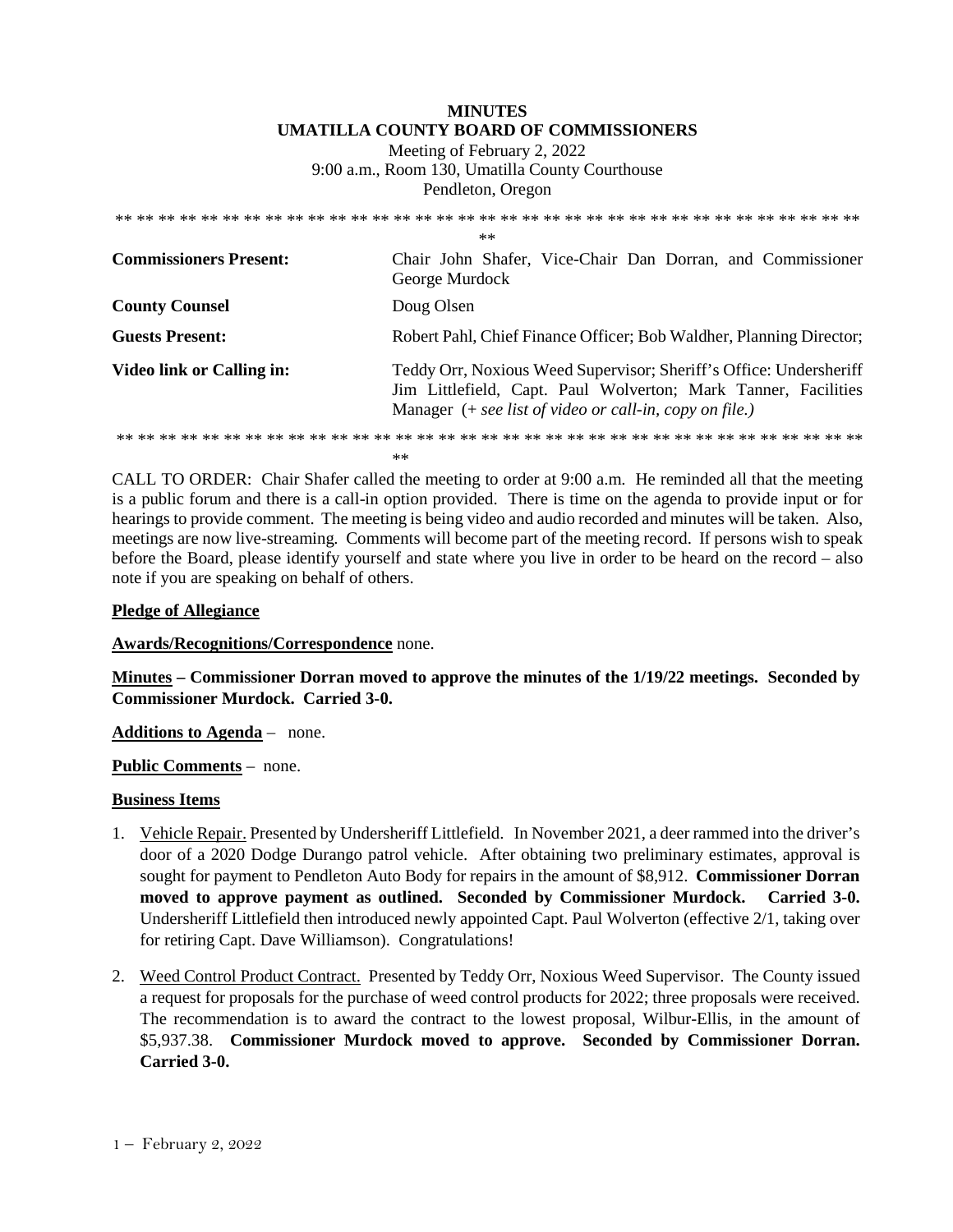- 3. Spray Monitoring Program Purchase. Presented by Mr. Orr. Approval is sought to purchase a spray monitoring program for roadside spray operations. He attended a convention where this equipment/software was demonstrated. This is live spray information and greatly improves efficiency of operators. This will eliminate many hours of employee data input and allow spray operators to spend more time on the road spraying rather than in the office filling out reports. The system for two spray trucks will be \$8,000, which will cover first year of maintenance fee for the software; thereafter, there will be an \$800 annual fee for program maintenance. In response to Commissioner Dorran's question about restoring/retaining information, Mr. Orr advised it will be on their servers/pads in truck using Wi-Fi. He will have access and can print maps – drawn as spraying by live feed. He can pre-enter what they are spraying and it will record everything. Commissioner Murdock commented about prior complaints (overspraying or not spraying) with less efficient operations and less tracking capability. Mr. Orr talked about increased efficiency plus record skipping for accuracy. **Commissioner Dorran moved to approve purchase of Spraysync hardware bundle for two roadside spray trucks as outlined. Seconded by Commissioner Murdock. Carried 3-0.**
- 4. Radio Advertisement Grant. Presented by Joe Fiumara, Public Health Director. Throughout the pandemic, UCo Health has utilized radio advertisements as an affordable way to reach many county residents. The Health department is looking to continue/update new contracts to ensure ability to provide health messaging. The proposed contract is with (Hermiston stations) KOHU, AM and FM with eight 30 second ads per day. Funds will be paid for from state issued grants that are program specific. No general fund impact is expected. **Commissioner Murdock moved to approve a 12-month contract with 93.7 FM the Q and AM 1360 KOHU for health messaging, with a total cost of \$32,120 (broken out/paid monthly). Seconded by Commissioner Dorran. Carried 3-0.**
- 5. Creation of Position Public Health. Presented by Mr. Fiumara. Public Health is requesting to add a position. The county's STD disease rate has been high for several years. OHA has historically provided little funding for this. OHA was recently awarded a grant from the CDC to provide funding (new funding) to allow counties to hire staff to work on case investigation activities around STDs. The funding is through Program Element 10 in the amount of \$202,791 per fiscal year, through December 2025. **Commissioner Murdock moved to approve creation of a Disease Prevention Specialist (Health Educator, Range 25). Seconded by Commissioner Dorran.** Chair Shafer stressed, for the record, there is no general fund impact. Mr. Fiumara: correct. **Carried, 3-0.**
- 6. Special Revenue Fund. Presented by Mr. Fiumara. This is for the establishment of a new fund account. Mr. Fiumara, noted CFO Mr. Pahl is presented for any questions. There were none. This is for modernization -- regional. The County received funding through the state for regional planning for Public Health. The funding will require being kept segregated from other funds and a special revenue fund account is necessary. The establishment of the fund is before the Board for approval. **Commissioner Dorran moved to approve and adopt Order No. BCC2022-009. Seconded by Commissioner Murdock. Carried 3-0.**
- 7. Fair Payable. Doug Olsen presented. Approval is sought for payment to Shelco Electric for electrical work for the 2021 Fair. Commissioner Dorran noted Shelco's generosity – they charge the bare minimum and apply discounts. **Commissioner Dorran moved to approve payment of \$5,035.15 to Shelco Electric, Inc. Seconded by Commissioner Murdock.** Mr. Pahl posed a question to clarify: how does the county decide about repairs attributed to the Fair or to EOTEC? The county pays rent on the Fair's behalf – he felt EOTEC should be responsible. Commissioner Dorran advised additional RV spots are supported through rental and cables were needed to supply to a distribution box; it is the Fair's equipment. One other thing, there was addition of another breaker box for fans with high heat (far side of the big barn), which were added at the last minute. **Motion carried, 3-0.**